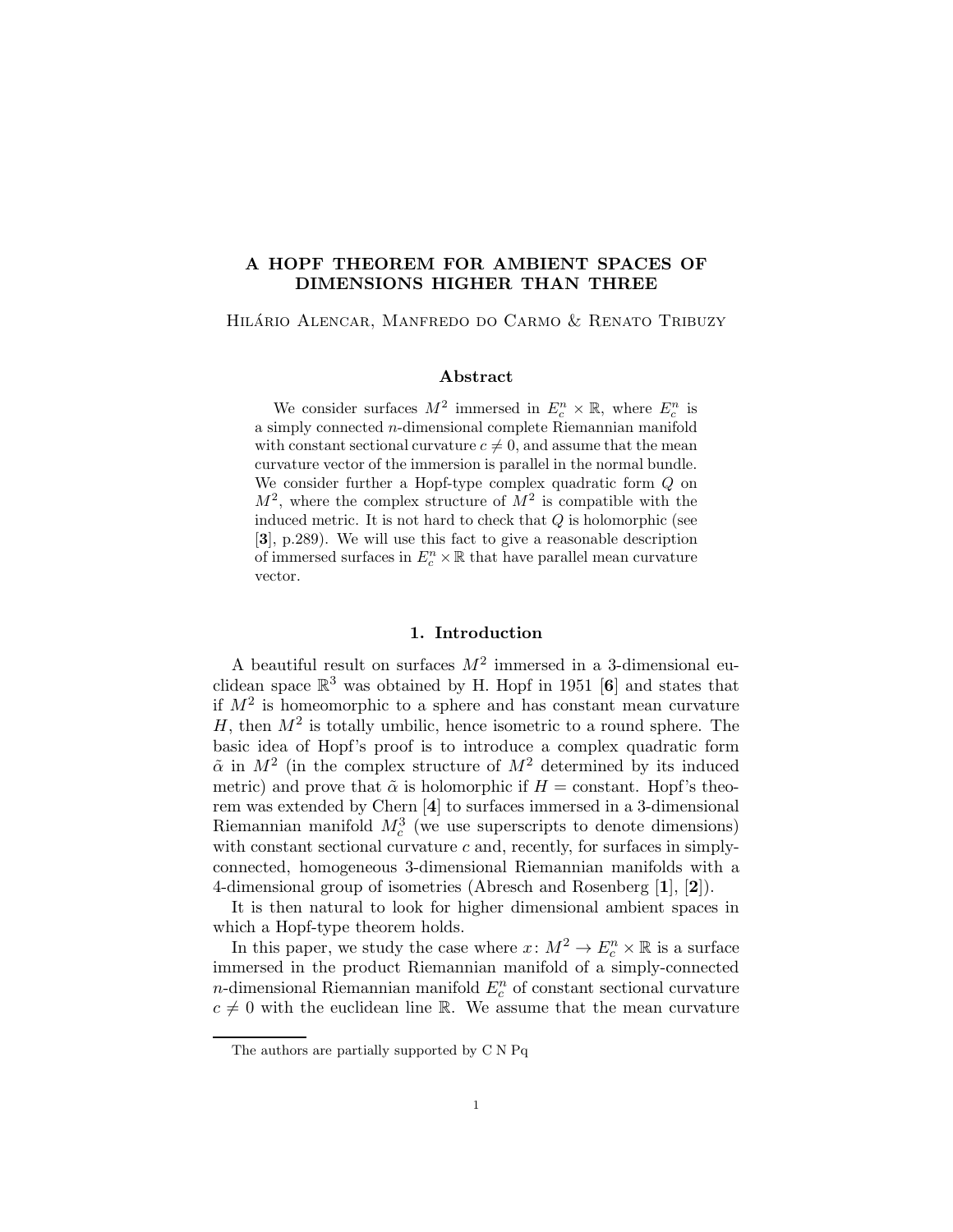vector  $H$  is parallel in the normal bundle. By analogy with  $[1]$ , introduce the real quadratic form in  $M^2 = M$ 

$$
Q(X,Y) = 2\langle \alpha(X,Y), H \rangle - c\langle X, \xi \rangle \langle Y, \xi \rangle,
$$

where X, Y are tangent vectors in M,  $\alpha$  is the second fundamental form of M taking values in the normal bundle of M, and  $\xi$  is the unit tangent vector of R. Let  $(u, v)$  be isothermal parameters in M, and  $z = u + iv$ the corresponding complex parameter. Set

$$
dz = \frac{1}{\sqrt{2}} (du + idv), \quad d\bar{z} = \frac{1}{\sqrt{2}} (du - idv),
$$

and

$$
Z = \frac{1}{\sqrt{2}} \left( \frac{\partial}{\partial u} - i \frac{\partial}{\partial v} \right), \quad \overline{Z} = \frac{1}{\sqrt{2}} \left( \frac{\partial}{\partial u} + i \frac{\partial}{\partial v} \right).
$$

In a previous paper [3], we considered this situation and proved that the  $(2,0)$ -part  $Q^{(2,0)} = \psi \, dz \, dz$  of Q is holomorphic. This means that the complex function

$$
Q^{(2,0)}(Z,Z) = 2\langle \alpha(Z,Z), H \rangle - c\langle \xi, Z \rangle^2 = \psi
$$

is holomorphic.

In the present paper, we want to use the fact that  $Q^{(2,0)}$  is holomorphic to give a reasonable description of which immersed surfaces in  $E^n_c\times\mathbb{R}$  have parallel mean curvature vector. All manifolds are connected and oriented.

Our first result shows, under no global hypothesis on  $M$ , that either H is an umbilic direction, and our surface is entirely contained in  $E_c^n$ (this reduces our question to a theorem of S.T. Yau; see items (1) and (2) below) or we can reduce the codimension of our immersion to three.

**Theorem 1.** Let  $M$  be a surface and  $E_c^n$  be a Riemannian manifold *of constant sectional curvature*  $c \neq 0$ *, and let*  $x: M \rightarrow E_c^n \times \mathbb{R}$  be *an immersion with parallel mean curvature vector. Then, one of the following assertions holds:*

1) x(M) *is a minimal surface in a totally umbilical hypersurface of*  $E_c^n$ .

2) x(M) *is a surface with constant mean curvature of a* 3*-dimensional totally umbilic or totally geodesic submanifold of*  $E_c^n$ .

3)  $x(M)$  lies in  $E_c^4 \times \mathbb{R}$ .

To improve the last part of the above result, we add further hypotheses on M; this is the subject of the following two theorems.

Theorem 2 is where we can be most precise by assuming that  $M$  is homeomorphic to a sphere. We will show that either  $H$  is an umbilic direction, and we are in the same situation as items (1) and (2) in Theorem 1, or we are in the situation of item (4) below which generalizes the result of Abresch and Rosenberg [1] to immersions of spheres in  $E_c^n \times \mathbb{R}$ . The proof of (4) is delicate and is the main point of Theorem 2.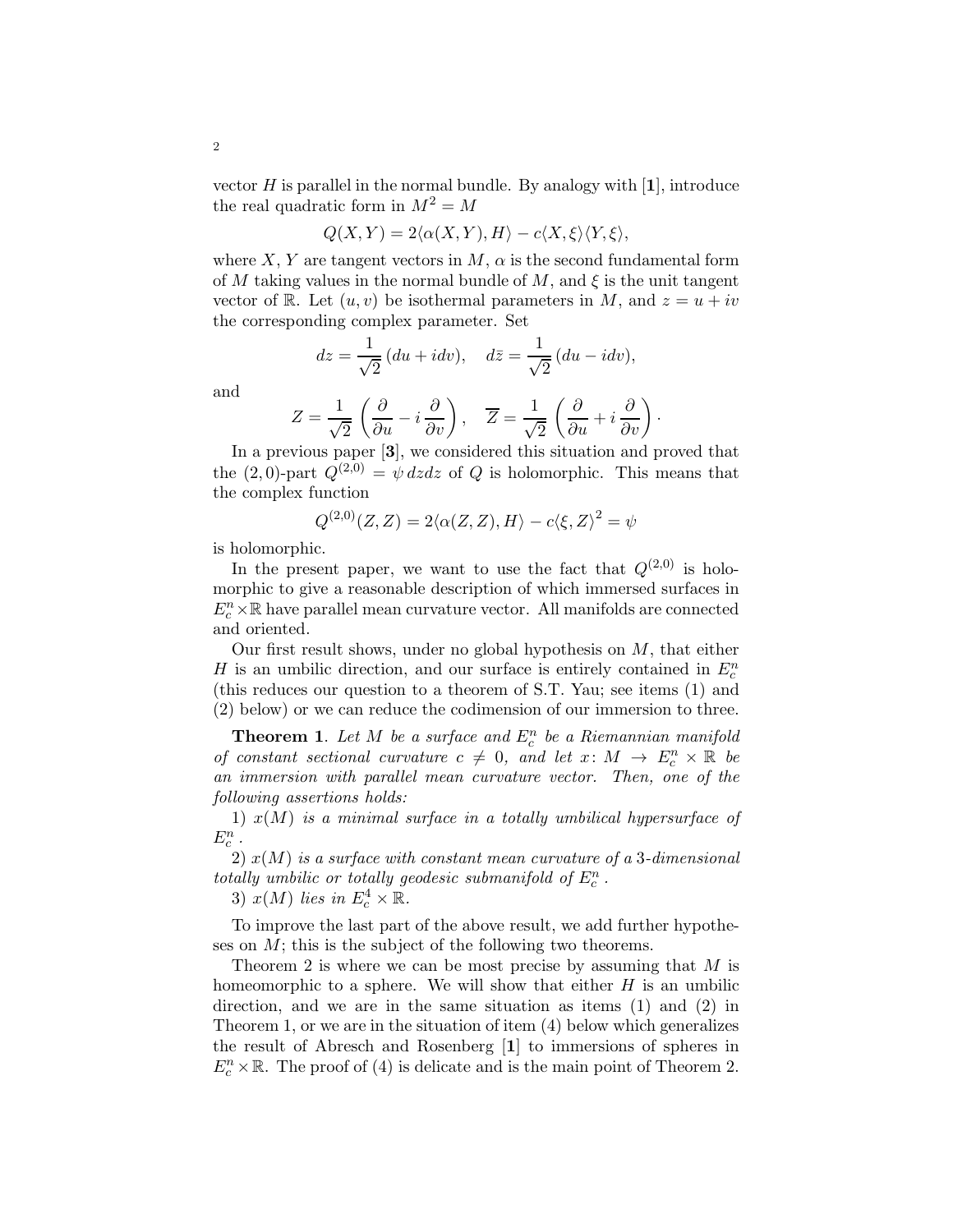Theorem 2. *Let* M *be a compact surface of genus zero and let*  $x: M \to E_c^n \times \mathbb{R}$  be an immersion of M with parallel mean curvature. *Then, one of the following assertions holds:*

1) x(M) *is a minimal surface of a totally umbilical hypersurface* of  $E_c^n$ .

2) x(M) *is a standard sphere of a totally umbilical* 3*-dimensional*  $submanifold$  of  $E_c^n$ .

3)  $x(M)$  *is a standard sphere of*  $E_c^3$ .

4)  $x(M)$  *lies in*  $E_c^4 \times \mathbb{R} \subset \mathbb{R}^6$  (*possiby with the Lorentz metric*)*, and there exists a plane*  $P$  *such that*  $x(M)$  *is invariant for rotations which fix its orthogonal complement. Furthermore, the level curves of the height function*  $p \mapsto \langle x(p), \xi \rangle$  *are circles lying in planes parallel to* P.

For the next theorem, we assume that  $M$  is complete, that its Gaussian curvature  $K \geq 0$ , and that  $c < 0$ . Even for  $n = 2$ , Theorem 3 seems to be new.

Theorem 3. *Let* M *be a complete surface with Gaussian curvature*  $K \geq 0$ , and let  $x \colon M \to E_c^n \times \mathbb{R}$ ,  $c < 0$ , be an isometric immersion with *parallel mean curvature. Then one of the following assertions holds:*

1)  $K \equiv 0$ .

2) x(M) *is a minimal surface of a totally umbilical hypersurface*  $of\ E^n_c$  .

3) x(M) *is a surface with constant mean curvature in a totally umbilical* 3-dimensional submanifold of  $E_c^n$ .

4)  $x(M)$  lies in  $E_c^4 \times \mathbb{R} \subset \mathbb{R}^6$  (with the Lorentz metric), and there *exists a plane* P *such that the level lines of the height function*  $p \mapsto$  $\langle x(p), \xi \rangle$  *are curves lying in planes parallel to P.* 

Remark 1. Because the mean curvature vector of our immersion is parallel, the immersion itself is analytic; this means that the functions of two real variables that define locally the map  $x \colon M^2 \to E_c^n \times \mathbb{R}$  are real analytic functions (See, C.B. Morrey Jr. *On the analiticity of solutions of analytic nonlinear elliptic systems of partial differential equations*, American J. of Math. 80 (1958), 198-237). Such function satisfy a *principle of analytic continuation* (See J. Dieudonné, Foundations of Modern Analysis, Academic Press, 1969, Chapter IX (2.4.2)) which has the following consequence: Let V be an open, connected subset of  $R<sup>n</sup>$ *and let*  $f: V \to R^k$  *be a real analytic map in* V. Let  $U \subset V$  *be an open subset of*  $R^n$ . If  $f \equiv 0$  *in* U *then*  $f \equiv 0$  *in* V. Thus an analytic map cannot vanish in any open set unless it is identically zero.

Remark 2. We should mention that holomorphic quadratic forms on surfaces that lie in products of space forms of arbitrary dimensions have been found in the Doctor's thesis of F.M.A. Vitrio (Fortaleza 2007) and will appear in the joint work of J.H. de Lira and F.M.A. Vitrio: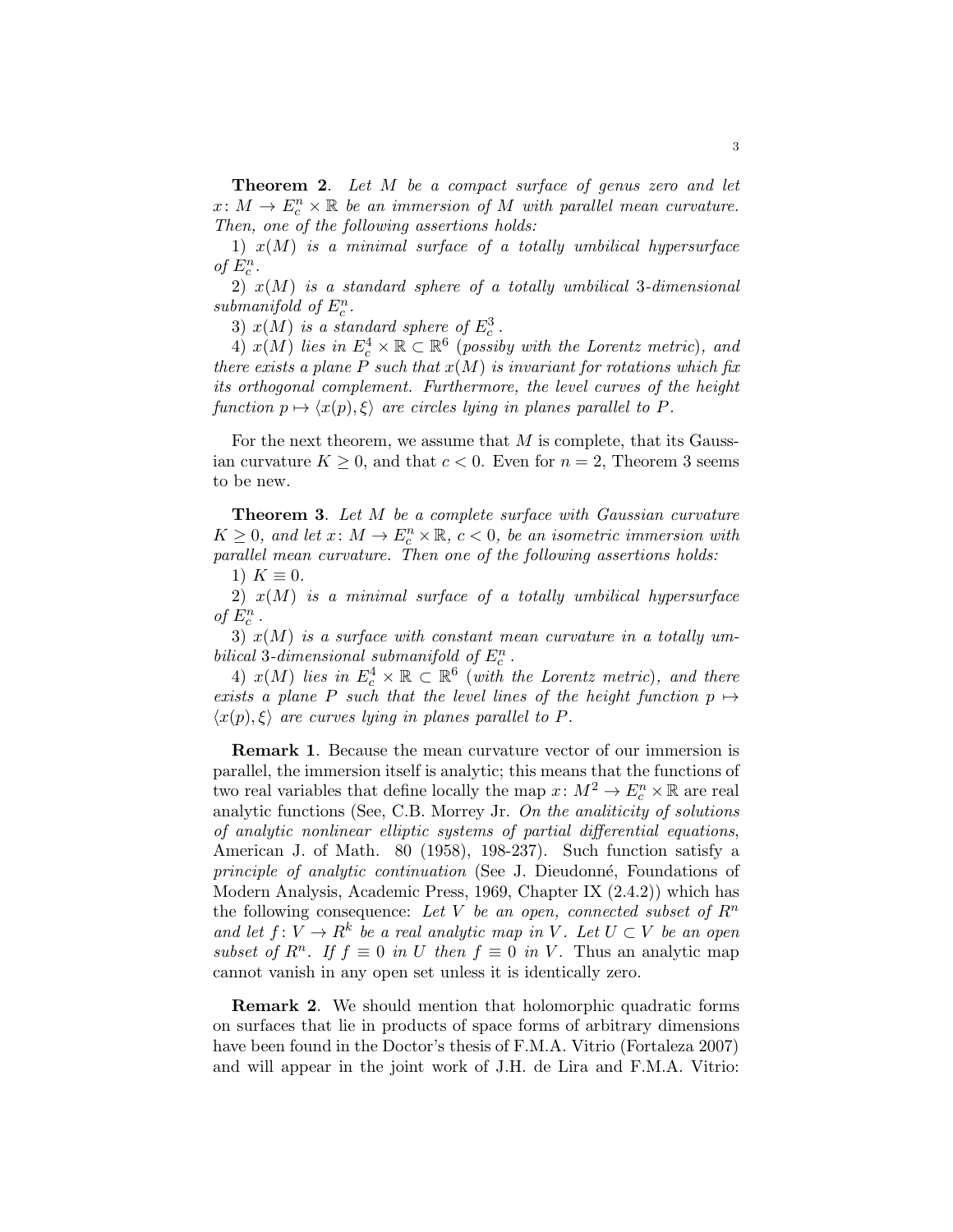Isometric immersions into Riemannian products, preprint. As far as we know, there is no overlapping with the present paper.

Remark 3. An interesting question is to characterize those surfaces for which  $K \equiv 0$  in Theorem 3. This seems to be unknown even for the case of a complete  $M^2$  immersed in  $M_c^2 \times \mathbb{R}$ ,  $c \neq 0$ .

Acknowledgement. We want to thank Harold Rosenberg for conversations during the preparation of this paper.

## 2. Proof of Theorem 1

We will start with a few lemmas.

**Lemma 0.** Let  $x: M \to E_c^n \times \mathbb{R}$  be an immersion of a surface. *Assume that a subbundle* L *of the normal bundle contains the image of the second fundamental form, is parallel in the normal connection and that*  $TM \oplus L = V$  *is invariant by the curvature tensor*  $\widetilde{R}$  *of*  $E_c^n \times \mathbb{R}$  *in the following sense: Whenever*  $A, B, C \in V$ *, we have* 

$$
R(A,B)C\in V.
$$

*Then, there exists a totally geodesic submanifold*  $S \subset E_c^n \times \mathbb{R}$ , with  $T_pS = V$  *for all*  $p \in S$ *, so that*  $x(M) \subset S$ *.* 

*Proof.* This follows from ([5], Theorem 2), since  $E_c^n \times \mathbb{R}$ , with the Levi-Civitta connection of the product metric, is a reductive homogeneous space.  $q.e.d.$ 

**Remark 4.** We recall that for any bundle  $E \to B$  with a connection  $\nabla$ , we say that a subbundle  $E' \to B$ ,  $E' \subset E$ , is *parallel* if  $E'$  is invariant by the connection  $\nabla$ .

**Lemma 1.** Let  $x \colon M \to E_c^n \times \mathbb{R}$  be an immersion of a surface M *with parallel mean curvature.* Then for all  $v \in T^{\perp}M$ ,  $A_H$  *commutes with*  $A_v$ ; here  $A_v$  *is the second fundamental form (as a linear map in* TM) *corresponding to the normal vector* v, *namely*,  $\langle A_v(X), Y \rangle =$  $\langle \alpha(X, Y), v \rangle$ .

*Proof*. By the Ricci equation,

$$
\langle R^{\perp}(X,Y)H,v\rangle = \langle [A_H,A_v]X,Y\rangle + \langle \widetilde{R}(X,Y)H,v\rangle,
$$

where  $\widetilde{R}$  is the curvature tensor of  $E_c^n \times \mathbb{R}$ , and  $R^{\perp}$  the curvature tensor of the normal bundle of the immersion. Since  $H$  is parallel in the normal bundle, by the definition of  $R^{\perp}$ ,  $R^{\perp}(X, Y)H = 0$ . Thus, it suffices to show that  $\langle R(X, Y)H, v \rangle = 0$ .

Let A, B, C, D be orthogonal vectors of  $E_c^n \times \mathbb{R}$  and denote by  $A_2$ the projection of A onto the second factor, namely  $A_2 = \langle A, \xi \rangle \xi$ , and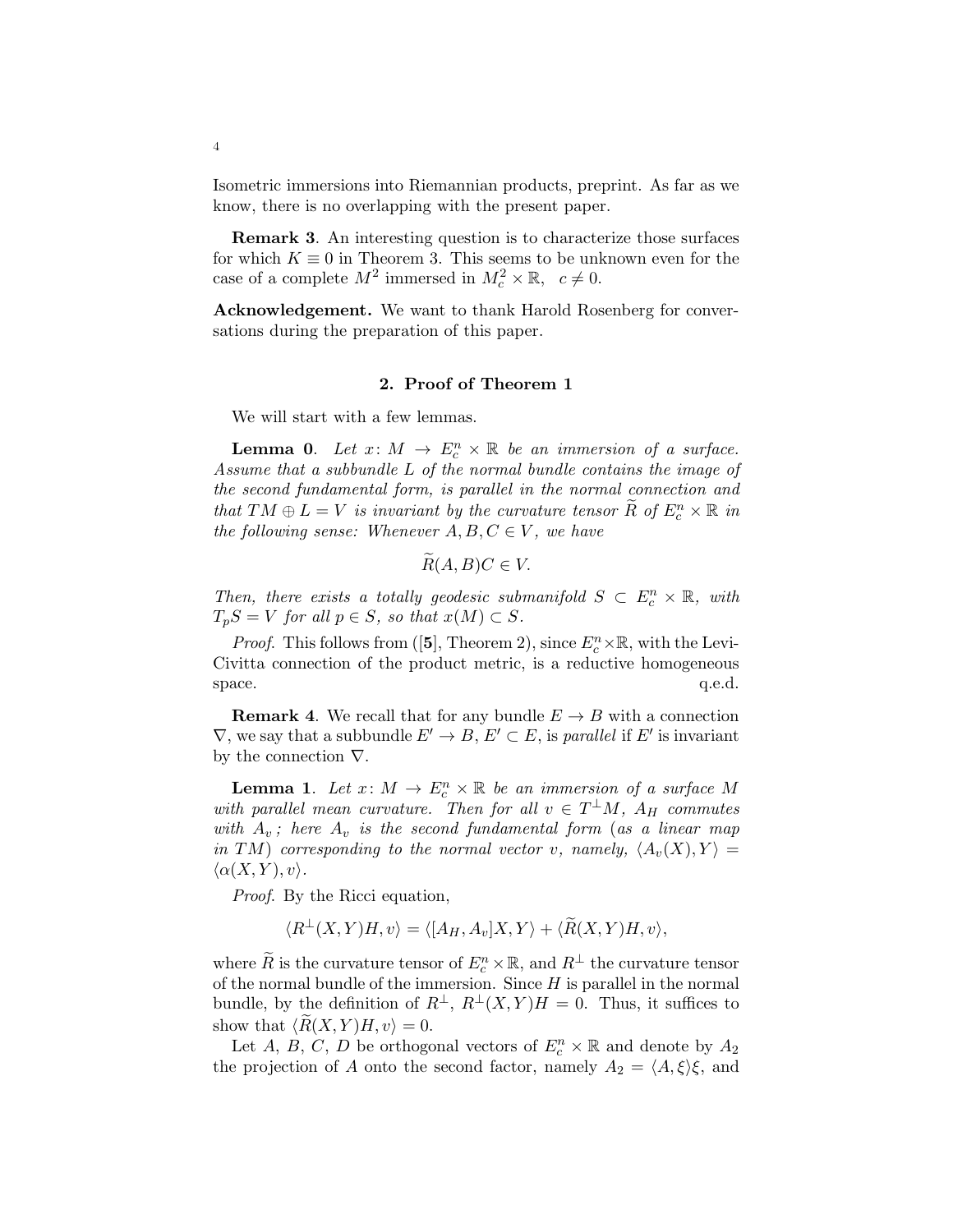the same for the other vectors. Then, since  $\pi A = A - A_2$ , where  $\pi$  is the projection onto the tangent space of  $E_c^n$ , we obtain

$$
\langle R(A,B)C,D\rangle = c\{\langle \pi A, \pi C\rangle \langle \pi B, \pi D\rangle - \langle \pi A, \pi D\rangle \langle \pi B, \pi C\rangle\}
$$

(1) 
$$
= c\{ (\langle A, C \rangle - \langle A_2, C_2 \rangle)(\langle B, D \rangle - \langle B_2, D_2 \rangle) - (\langle A, D \rangle - \langle A_2, D_2 \rangle)(\langle B, C \rangle - \langle B_2, C_2 \rangle) \},
$$

where we have used that  $\langle A_2, C \rangle = \langle A_2, C_2 \rangle = \langle A, C_2 \rangle$ , and similarly for the other vectors.

We need to exclude the case where  $\xi \in T_pM$ , for all  $p \in M$ . For that, we have the following

**Sublemma.** *If*  $\xi \in T_pM$ *, for all*  $p \in T_pM$ *, then*  $x(M) \subset E_c^2 \times \mathbb{R}$ . *This case has already been included in item* (3) *of Theorem* 1*. Actually, in this case*  $x(M)$  *is a vertical cylinder over a curve in*  $E_c^2$  *of geodesic curvature* 2H*.*

*Proof of the Sublemma*. Since  $\xi \in T_pM$ , for all  $p \in M$ , we can choose a basis  $\{e_1, e_2\}$  for TM by setting  $e_1 = \xi$  and  $e_2$  to be a unit vector orthogonal to  $e_1$  so that  $\{e_1, e_2\}$  is a positive basis.

We first show that  $\alpha(e_1, e_2) = 0$ . To see that let  $\{e_\beta\}, \beta = 3, \ldots, n+1$ , be an orthonormal basis of  $TM^{\perp}$ . Then, for all  $\beta$ ,

$$
\langle \alpha(e_1, e_2), e_\beta \rangle = \langle \alpha(e_2, e_1), e_\beta \rangle = \langle \tilde{\nabla}_{e_2} e_1, e_\beta \rangle - \langle \nabla_{e_2} e_1, e_\beta \rangle = 0,
$$

where we have used that  $e_1$  is parallel in the conexion  $\tilde{\nabla}$  of the ambient space. Since  $\alpha(e_1, e_2)$  is a normal vector, it follows from the above that  $\alpha(e_1, e_2) = 0$ . In a similar way, it can be shown that  $\alpha(e_1, e_1) = 0$ . Thus

$$
\alpha(e_1, e_1) + \alpha(e_2, e_2) = \alpha(e_2, e_2) = 2H,
$$

and, since H is parallel in the normal conexion, so is  $\alpha(e_2, e_2)$ . It follows that the first normal space of the immersion, i.e., the image of the second fundamental form, is a 1-dimensional parallel subspace of the normal space.

We now set  $\overline{L} = \text{Im}(\alpha)$ . Since we know that  $\overline{L}$  is parallel in the normal bundle, we have that  $\overline{L} \oplus TM = \overline{V}$  is parallel in the connection  $\widetilde{\nabla}$ . Choose an orthonormal basis for  $\overline{V}$  so that  $\xi$  belongs to that basis. We want to show that  $\overline{V}$  is invariant by  $\widetilde{R}$ . By linearity, we have only to check the invariance of  $\widetilde{R}$  for elements in that basis, say,  $\{a_1, a_2, a_3\}$ . Let  $\eta \in \overline{V}^{\perp}$ . It follows from Eq. (1) that for all  $i, j, k = 1, 2, 3$ , we have

$$
\langle \widetilde{R}(a_i,a_j) \, a_k, \eta \rangle = 0, \text{ for all } \eta \in \overline{V}^\perp.
$$

Thus  $R(a_i, a_j) \underline{a_k} \in V$ , i.e., V is invariant by R. Using Lemma 0, and the fact that dim  $\overline{L} = 1$ , we conclude that the codimension reduces to one. Furthermore, since  $\xi \in \overline{V}$ , the totally geodesic subspace S of Lemma 0 is  $E_c^2 \times \mathbb{R}$  and the Sublemma is proved. In addition, since actually  $\xi \in TM$ , the last sentence of the Sublemma is obvious.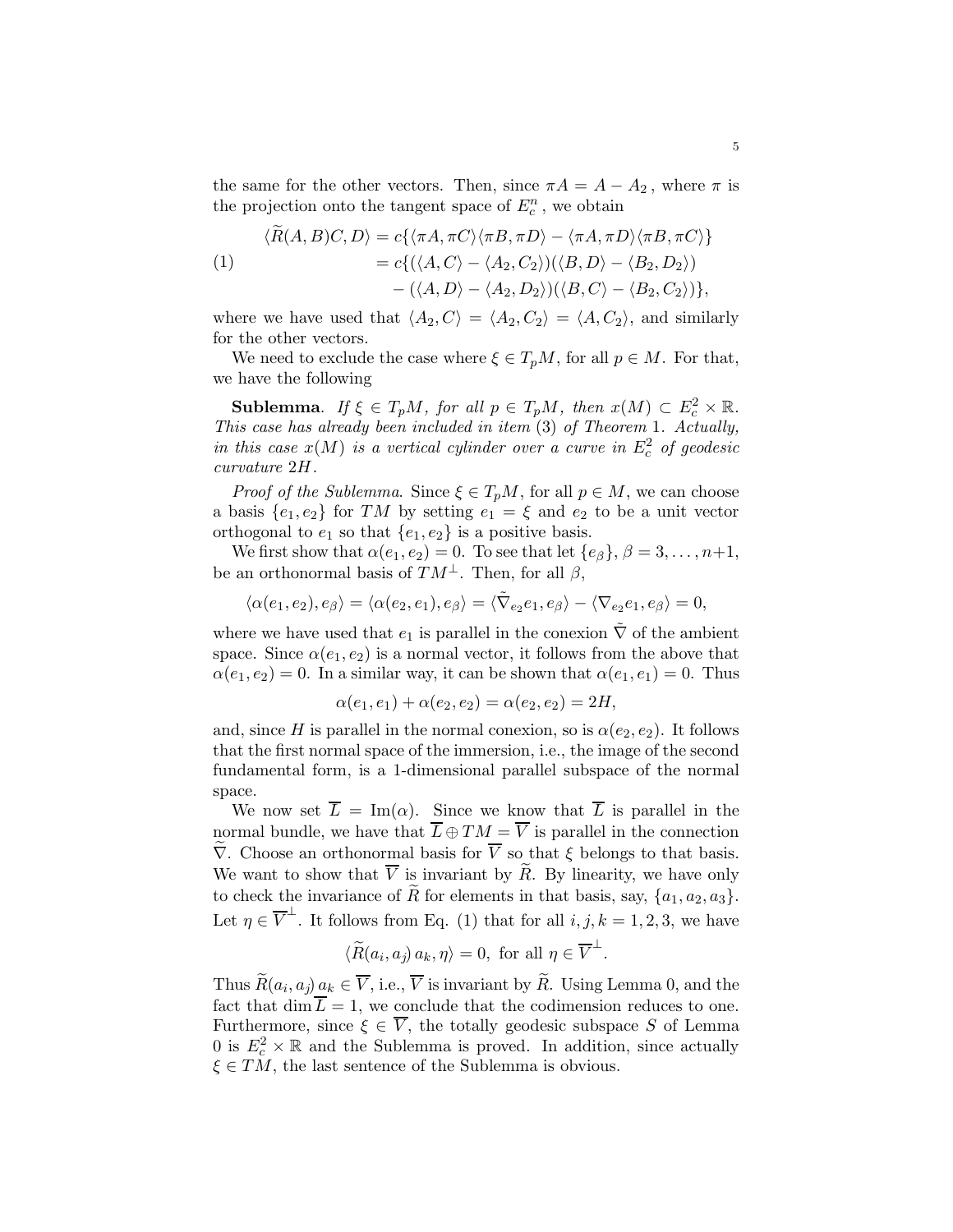**Remark 4.** Let  $\varphi: M \to \mathcal{L}(TM^{\perp}, \mathbb{R})$  be the map that takes  $p \in M$ to the linear function  $\varphi_p$  of  $T_pM$  given by

$$
\varphi_p(\eta_p)=\langle \eta_p,\xi\rangle,
$$

where  $\eta_p$  is a normal vector at p. Notice that  $\xi \in T_pM$  iff  $\varphi_p$  vanishes for all  $\eta_p$ . By analyticity, either  $\varphi$  is identically zero or the set of zeroes of  $\varphi$  is a closed set T with no interior points. Thus, either  $\xi \in T_pM$ everywhere, or  $\xi \in T_pM$  in T. In the first case, the codimension reduces to one (See the Sublemma above) and the situation is well known. We will handle the second case in what follows.

Let us return to the proof of Lemma 1.

*Proof of the Lemma 1*. Let us introduce a basis in  $T^{\perp}M$ . Let u be the projection of  $\xi$  in the normal bundle and set  $e_3 = \frac{u}{|v|}$  $\frac{u}{|u|}$ . This is well defined only in the complement  $CT$  of the set T defined in Remark 4. Notice that  $CT$  is an open and dense set in M. Complete  $e_3$  into an orthonormal basis of  $T^{\perp}M$ ,  $\{e_3, e_4, \ldots, e_{n-1}\}.$ 

Now let  $\{e_1, e_2\}$  be an orthonormal basis for TM and let us agree in the following set of indices: latin letters  $i, j, k$ , etc. will vary in 1, 2 and greek letters  $\alpha$ ,  $\beta$ , etc. will vary in 3,4,...,  $n + 1$ . It follows from equation (1) that

$$
\langle R(e_i, e_j)e_\alpha, e_\beta \rangle = 0,
$$

if  $\alpha$  or  $\beta$  is distinct from 3, since in this case,  $\langle e_{\alpha}, \xi \rangle = 0$  or  $\langle e_{\beta}, \xi \rangle = 0$ . Furthermore,  $\langle \widetilde{R}(e_i,e_j)e_3,e_3\rangle = 0$ . It follows that  $\bigl(\widetilde{R}(X,Y)v\bigr)^\perp = 0$  and Lemma 1 is proved in  $CT$ . Since  $CT$  is open and dense, by continuity, the equality  $(\widetilde{R}(X,Y)v)^{\perp} = 0$ , hence Lemma 1, holds everywhere in M. q.e.d.

Corollary of the proof. *Either there exists a basis that diagonalizes*  $A_v$ , for all  $v \in T^{\perp} \overline{M}$  or  $A_H$  is a multiple of the identity, that is, H is *an umbilic direction*.

The crucial step in the proof of Theorem 1 is the following Lemma.

Lemma 2. *If* H *is nowhere an umbilic direction, then there exists a subbundle of the normal bundle that is parallel, contains the image of the second fundamental form*  $\alpha$  *and has dimension*  $\leq 3$ *.* 

*Proof*. Set

$$
L = \text{span } \{\text{Im }\alpha \cup e_3\}.
$$

We recall that  $e_3$  is the unit vector of the projection of  $\xi$  in the normal space and it is only well defined in the complement  $CT$  of the set T defined in Remark 4. So, for the time being, we restrict ourselves to CT.

We will show that L is parallel and this will prove the Lemma.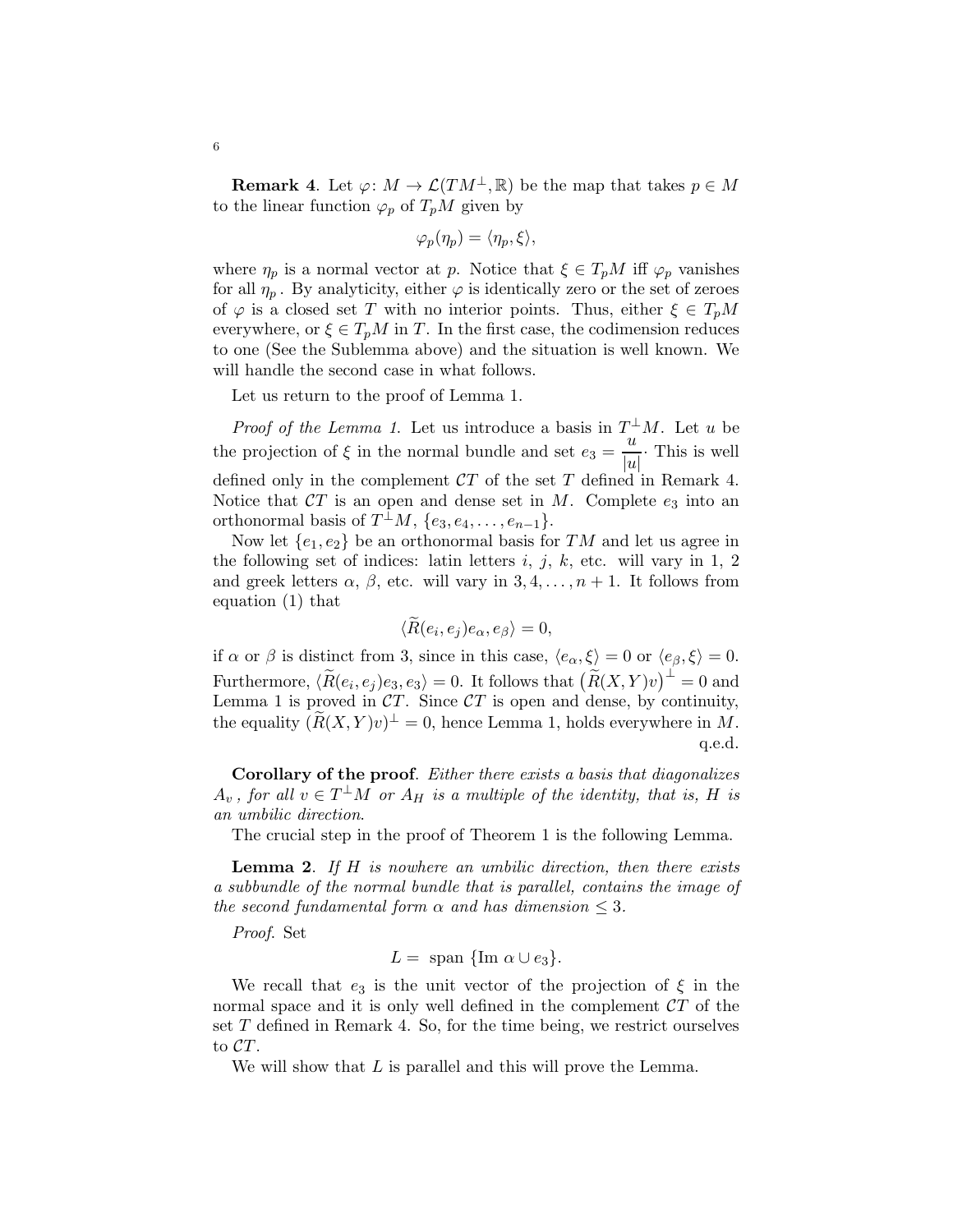It suffices to show that if a normal subbundle  $W \perp L$  then  $\nabla^{\perp} W \perp L$ . By Lemma 1, there exists a frame, say  $\{e_1, e_2\}$ , that diagonalizes  $\alpha$ . Let  $w \in W$ . We first show that

(2) 
$$
-A_{ijk} = \langle \alpha(e_i, e_j), \nabla_{e_k}^{\perp} w \rangle = 0, \text{ for all } i, j, k = 1, 2.
$$

Indeed, since  $w \perp L$ ,

$$
\langle \alpha(e_i, e_j), \nabla_{e_k}^{\perp} w \rangle = -\langle \nabla_{e_k}^{\perp} \alpha(e_i, e_j), w \rangle = A_{ijk}.
$$

Since  $\alpha$  is symmetric,  $A_{ijk} = A_{jik}$ . Furthermore, by definition,

$$
\langle (\nabla_{e_k}^{\perp} \alpha)(e_i, e_j), w \rangle = \langle \nabla_{e_k}^{\perp} \alpha(e_i, e_j), w \rangle - \langle \alpha(\nabla_{e_k} e_i, e_j), w \rangle - \langle \alpha(e_k, \nabla_k e_j), w \rangle = \langle \nabla_{e_k}^{\perp} \alpha(e_i, e_j), w \rangle,
$$

since  $w \perp \text{Im }\alpha$ . By using the equation of Codazzi,

$$
(\nabla_{e_k}^{\perp}\alpha)(e_i, e_j) = (\nabla_{e_i}^{\perp}\alpha)(e_k, e_j) + (\widetilde{R}(e_k, e_i)e_j)^{\perp}
$$
  

$$
= (\nabla_{e_j}^{\perp}\alpha)(e_i, e_k) + (\widetilde{R}(e_i, e_j)e_k)^{\perp}.
$$

But, by (1),  $\langle R(e_k, e_i)e_j, w \rangle = 0 = \langle R(e_i, e_j)e_k, w \rangle$ . Thus, (3)  $A_{ijk} = A_{kji} = A_{ikj}$ .

Notice now that

$$
\langle \alpha(e_i,e_j), \nabla_{e_k}^\perp w\rangle = \langle A_{\nabla_{e_k}^\perp w} \, e_i, e_j\rangle.
$$

So, since  $\{e_i, e_j\}$  diagonalizes  $\alpha$ , if  $i \neq j$ ,  $\langle \alpha(e_i, e_j), \nabla_{e_k}^{\perp} w \rangle = -A_{ijk} = 0$ ,  $i \neq j$ . It follows from the above and (3) that if two of the indices i, j, k are distinct,  $A_{ijk} = 0$ . We now show that if all indices are equal,  $A_{iii} = 0$ . Indeed,

$$
A_{iii} = \langle \nabla_{e_i}^{\perp} \alpha(e_i, e_i), w \rangle = -\langle \alpha(e_i, e_i) \nabla_{e_i}^{\perp} w \rangle - \langle \alpha(e_j, e_j), \nabla_{e_i}^{\perp} w \rangle + \langle \alpha(e_j, e_j), \nabla_{e_i}^{\perp} w \rangle - \langle 2H, \nabla_{e_i}^{\perp} w \rangle + \langle \alpha(e_j, e_j), \nabla_{e_i}^{\perp} w \rangle = 2 \langle \nabla_{e_i}^{\perp} H, w \rangle + A_{jji} = 0.
$$

This proves (2). It remains to prove that if  $w \in W$ , then  $\nabla_{e_k} w \perp e_3$ . For that, observe that, being a product of locally symmetric spaces,  $E_c^n \times \mathbb{R}$  is locally symmetric. This means that

 $(\widetilde{\nabla}_Z \widetilde{R})(X, Y, w) = 0$ , for all  $X, Y, Z$  tangent vectors. But

$$
(\widetilde{\nabla}_Z \widetilde{R})(X, Y, w) = Z \widetilde{R}(X, Y, w) - \widetilde{R}(\nabla_Z X, Y, w) - \widetilde{R}(\alpha(X, Z), Y, w) - \widetilde{R}(X, \alpha(Y, Z), w) - \widetilde{R}(X, \nabla_Z Y, w) + \widetilde{R}(X, Y, A_w Z) - \widetilde{R}(X, Y, \nabla_Z^{\perp} w).
$$

Observe that, by Eq. (1) if C is orthogonal to A and B, and  $C_2 =$  $\langle C, \xi \rangle = 0$ , then  $R(A, B)C = 0$ . Thus all terms of the right hand side of the above equality vanish, except for the two last ones. Furthermore, since  $w \perp \text{Im}(\alpha)$ , we have that  $A_w = 0$ . It follows that  $\widetilde{R}(X, Y, \nabla_Z^{\perp} w) =$ 0, for all  $X, Y, Z$ , with  $X \perp Y$ .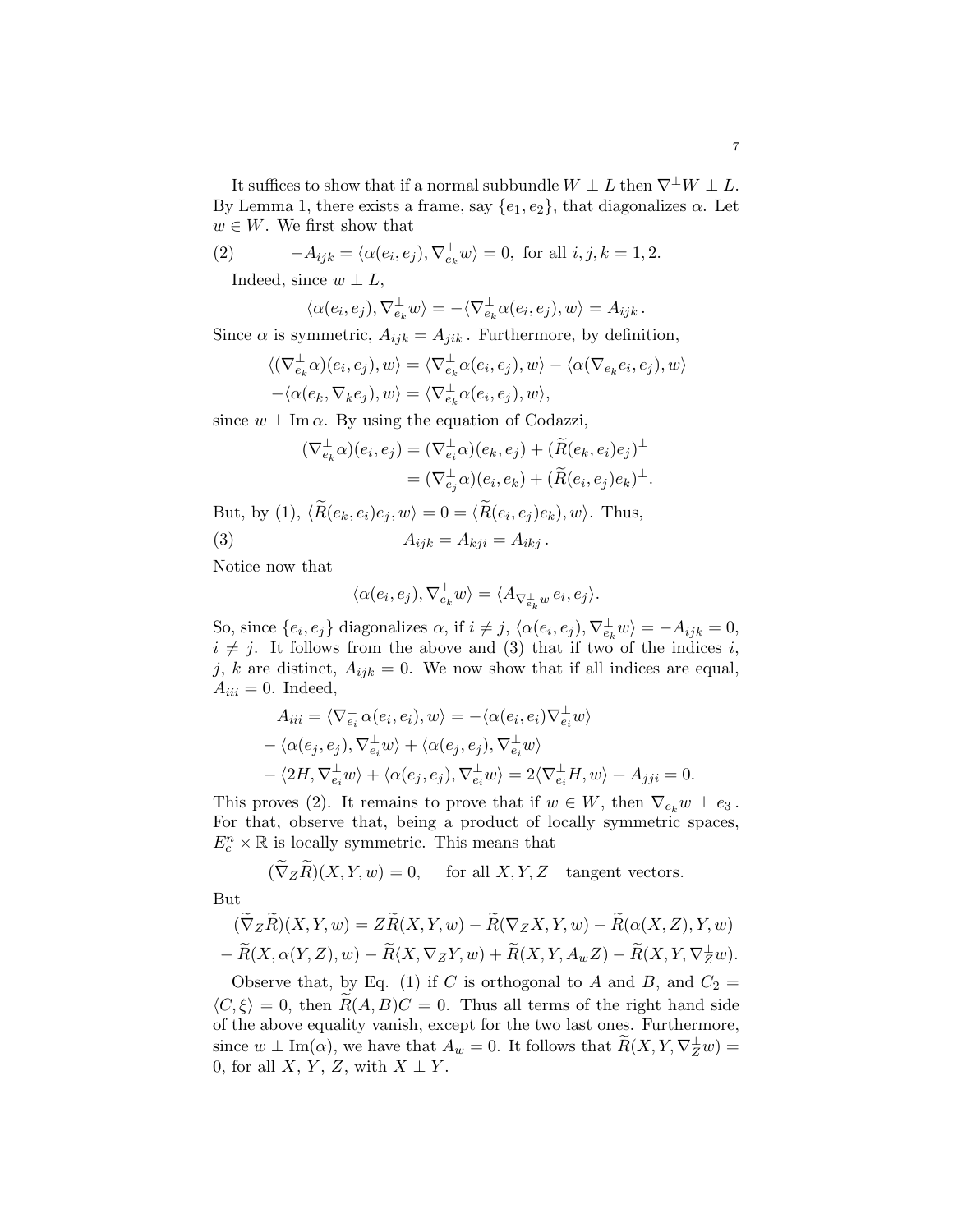We now assume that  $X_2 \neq 0$  and  $Y_2 = 0$ , then, by Eq. (1) it follows that

$$
\langle \widetilde{R}(X,Y)\nabla_Z^{\perp}w,Y\rangle = \langle X,\xi\rangle \langle \nabla_Z^{\perp}w,\xi\rangle = 0.
$$

Therefore  $\langle \nabla_Z^{\perp} w, \xi \rangle = 0$ , and this proves Lemma 2, for  $\mathcal{C}T \subset M$ . Since  $CT$  is open and dense in M, the normal bundle W is still parallel throughout  $M$ , by continuity. This proves that Lemma 2 holds in  $M.$  q.e.d.

In case that  $H$  is an umbilic direction, we need the following Lemma. We recall that we proved in ([3] Remark 2.3), that the  $(2,0)$ -part  $Q^{(2,0)}$ of Q given by

$$
Q(X,Y) = 2\langle \alpha(X,Y), H \rangle - c\langle X, \xi \rangle \langle Y, \xi \rangle
$$

is holomorphic.

Lemma 3. *Let* H *be nonzero and an umbilic direction everywhere. Then*  $\langle X, \xi \rangle = 0$ *, for every tangent vector field* X*. It follows that*  $TM \subset$  $TE_c^n$ , hence  $x(M) \subset E_c^n$ .

*Proof.* By definition of Q, we can write  $Q^{(2,0)} = Q(Z, Z)dz^2$  where

$$
Q(Z,Z) = 2\langle \alpha(Z,Z), H \rangle - c\langle \xi, Z \rangle^2.
$$

Now choose an orthonormal basis  $\{X, Y\}$  for TM. Then

$$
\langle \alpha(Z, Z), H \rangle = \langle \alpha(X, X) - \alpha(Y, Y) - 2i \alpha(X, Y), H \rangle.
$$

Since H is an umbilic direction,  $A_H Z = \mu Z$ , for  $Z \in TM$ . Thus

$$
\langle \alpha(X, X), H \rangle = \langle A_H X, X \rangle = \mu |X|^2 = \mu = \langle \alpha(Y, Y), H \rangle
$$

and

$$
\langle \alpha(X,Y), H \rangle = 0.
$$

It follows that if  $H$  is an umbilic direction,

$$
Q(Z,Z) = -c \langle \xi, Z \rangle^2.
$$

Furthermore, because  $Q^{(2,0)}$  is holomorphic,

$$
0 = \overline{Z} Q(Z, Z) = -c \overline{Z} \langle Z, \xi \rangle^2 = -2c \langle Z, \xi \rangle \langle \widetilde{\nabla}_{\overline{Z}} Z, \xi \rangle
$$
  
= -2c \langle \alpha(\overline{Z}, Z), \xi \rangle \langle \xi, Z \rangle,

since  $(\tilde{\nabla}_{\overline{Z}}Z)^T = 0$  and, by definition,

$$
\alpha(Z,\overline{Z}) = \widetilde{\nabla}_{\overline{Z}}Z - (\widetilde{\nabla}_{\overline{Z}}Z)^T = (\widetilde{\nabla}_{\overline{Z}}Z)^N.
$$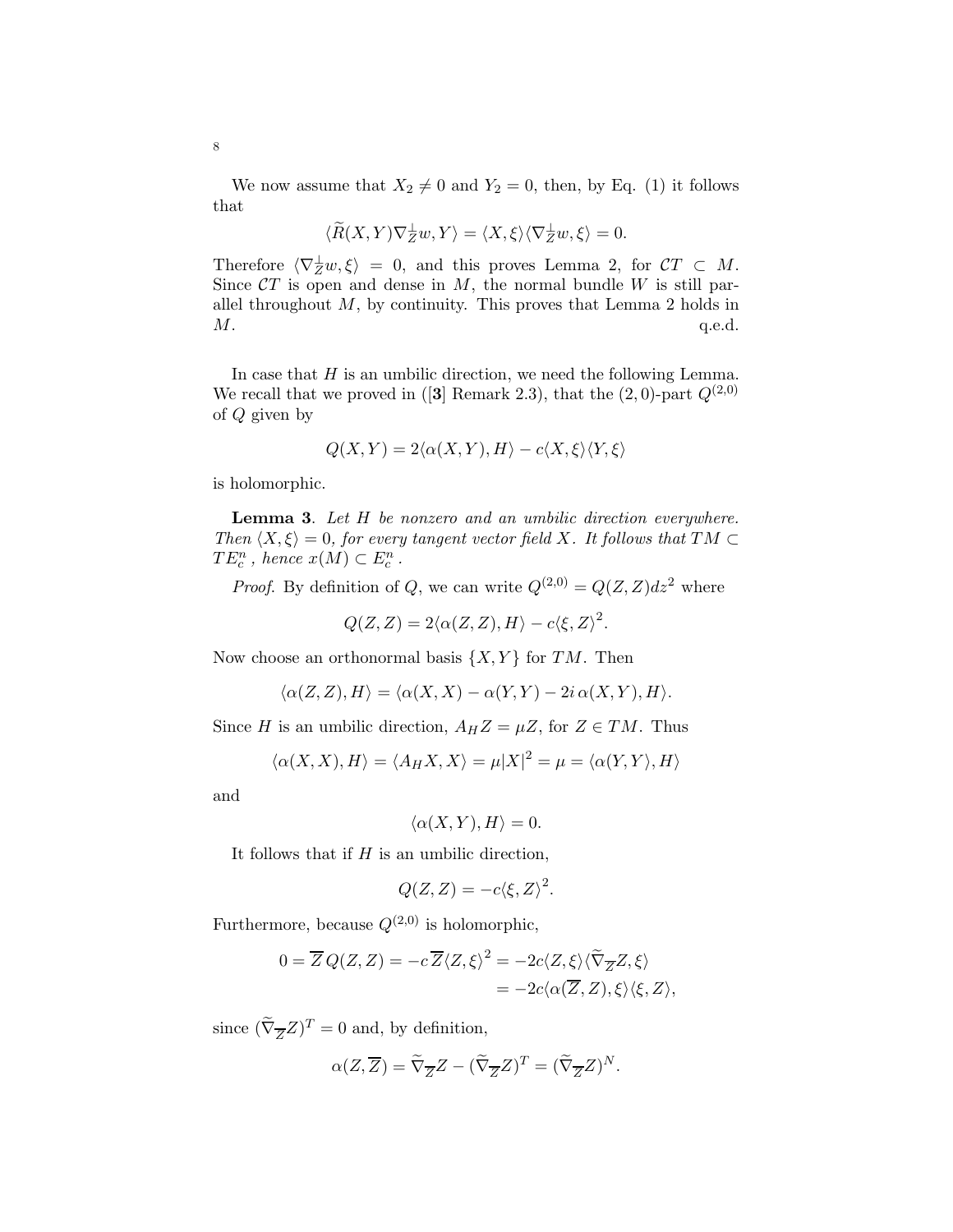Notice that, by denoting  $e_1$  and  $e_2$  the unit vectors of  $\frac{\partial}{\partial u}, \frac{\partial}{\partial v}$ , respectively, we have

(3)  

$$
\alpha(Z,\overline{Z}) = \lambda^2 \alpha \left( \frac{e_1 - ie_2}{\sqrt{2}}, \frac{e_1 + ie_2}{\sqrt{2}} \right)
$$

$$
= \frac{\lambda^2}{2} \{ \alpha(e_1, e_1) + \alpha(e_2, e_2) \} = \lambda^2 H.
$$

Thus, from

$$
0 = -2c\langle \alpha(\overline{Z}, Z), \xi \rangle \langle \xi, Z \rangle = -2c\lambda^2 \langle H, \xi \rangle \langle \xi, Z \rangle
$$

we obtain that either  $\langle \xi, Z \rangle = 0$  or  $\langle H, \xi \rangle = 0$ . Let G be the set of zeroes of  $\langle \xi, Z \rangle$ . G is not M; otherwise,  $\langle \xi, e_1 \rangle = \langle \xi, e_2 \rangle = 0$  and we are done. By analyticity, G is a closed set with no interior points. In the open and dense complement CG of G, we have that  $\langle H, \xi \rangle = 0$ . Thus  $X\langle H,\xi\rangle = 0$ , for all X. Since H is parallel in the normal connection and  $\xi$  is parallel, we have

$$
0 = X \langle H, \xi \rangle = \langle \nabla_X H, \xi \rangle + \langle H, \nabla_X \xi \rangle = -\langle A_H X, \xi \rangle.
$$

But  $A_H$  is a nonzero multiple of the identity. Thus  $\langle X, \xi \rangle = 0$ , for all X and all points in CG. By the continuity of  $\langle X, \xi \rangle$  in M, this holds for the whole M. This proves Lemma 3. q.e.d. the whole  $M$ . This proves Lemma 3.

**Remark 5.** Notice that the map  $p \mapsto (A_H - \mu I)(p)$ ,  $\mu$  a constant, is analytic. If  $H$  is an umbilic direction (which is a zero of the above map), either this holds everywhere in  $M$  or it holds for a closed set without interior points in  $M$ . The first case is treated by Lemma 3. For the second case,  $H$  is not an umbilic direction in an open, dense set  $W$  in M. In the proof of Lemma 2, we proved that it holds throughout W. By continuity it holds in  $M$ . Thus, Lemmas 2 and 3 exhaust all possible situations, and the final conclusion is:

*Either H is everywhere an umbilic direction, and*  $M^2 \subset E_c^n$ , or *H is nowhere an umbilic direction, and there exists a subbundle of the normal bundle that is parallel, contains the image of the second fundamental form and has dimension greater or equal to three*.

We now need a theorem of reduction of codimension.

**Theorem A.** Let  $x \colon M \to E_c^n \times \mathbb{R}$  be an immersed surface, assume *that* H *is nowhere an umbilic direction, and let*  $L = Span\{\text{Im}(\alpha), e_3\}.$ *Set*  $V = L \oplus TM$ *. Then there exists a totally geodesic submanifold*  $S \subset E_c^n \times \mathbb{R}$ *, with* dim  $S = \dim V$ *, such that*  $x(M) \subset S$ *.* 

*Proof.* If follows from Lemma 2 that the bundle  $L \oplus TM$  is parallel in the connection  $\nabla$ . Further, V is invariant by R in the sense of Lemma 0. This follows from Eq. (1) by the same argument we used in the proof of the Sublemma of Lemma 1.

We now apply Lemma 0, and this proves the Theorem A. q.e.d.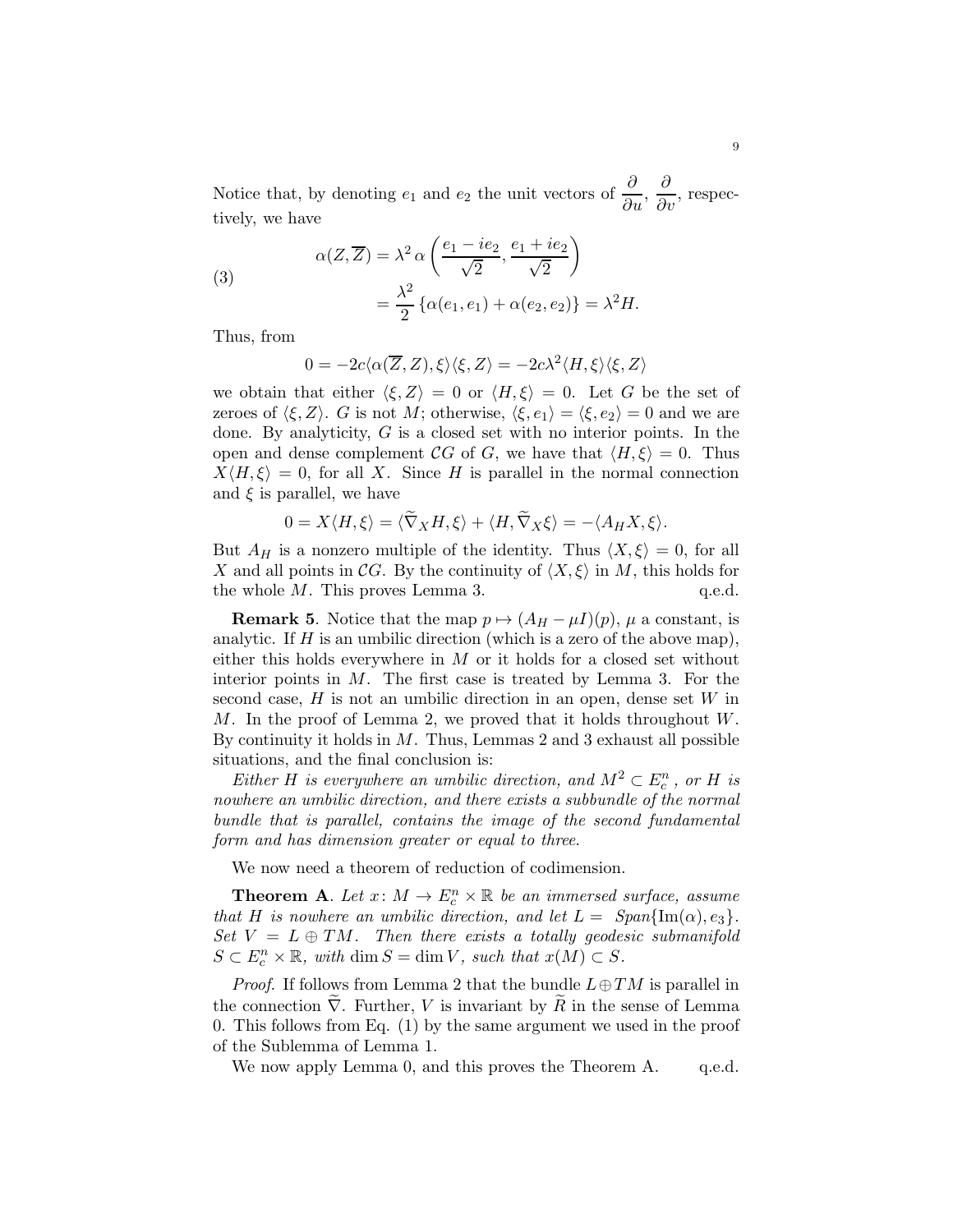We also need a theorem of Yau [8]:

**Theorem B** (Yau, Theorem 4). Let  $x: M^2 \to E_c^n$  a surface im*mersed in*  $E_c^n$  *with parallel mean curvature vector. Then, either*  $M^2$  *is a* minimal surface of an umbilical hypersurface of  $E_c^n$  or  $M^2$  lies in a  $3$ -dimensional umbilical submanifold of  $E_c^n$  with constant mean curva*ture.*

We now complete the proof of Theorem 1. If  $H$  is an umbilic direction, by Lemma 3,  $M \subset E_c^n$ , and by Theorem B, we obtain items (1) and (2). If  $H$  is not an umbilic direction, there exists a normal subbundle  $L$ that is parallel in the normal connection, contains the image of  $\alpha$  and  $\dim L \leq 3$  (Lemma 2). By Theorem A, M is actually contained in a totally geodesic submanifold S of  $E_c^n(c) \times \mathbb{R}$  of dimension at most five. Since the set V of Theorem A contains a nonzero multiple of  $\xi$ , S is actually of the form  $E_c^4 \times \mathbb{R}$ . Thus, we obtain (3) of Theorem 1. This concludes the proof of Theorem 1.

## 3. Proof of Theorem 2

For the purpose of our future computations, we want to consider the following cases:

**Case a.** Assume that  $\xi \perp T_pM$ , for all p, in an open, connected subset of M. Then this open subset lies in  $E_c^n$ . By analyticity, the same holds for  $x(M)$ . As we have seen before (Lemma 3 of the previous Section), this occurs if H is an umbilic direction and implies that  $x(M) \subset E_c^n$ . In the previous Section, this case was handled by using Yau's theorem [8].

**Case b.**  $\xi \in T_pM$ , for all p in an open, connected subset of M. It can be shown in that case that the first normal space is parallel and has dimension one (See Sublemma of Section 2). It follows that the above open subset lies in  $E_c^2 \times \mathbb{R}$ . By analyticity, the same holds for  $x(M)$ . However, under the hypothesis of Theorem 2, we have the following

# Assertion. *If* M *is homeomorphic to a sphere,* Case b *cannot occur.*

# *Proof of the Assertion*.

The proof is very simple. Since  $\xi$  is a parallel vector field, the hypothesis in Case b means that we have a parallel vector in a connected, open subset  $U$  of  $M$ . This implies that the Gaussian curvature  $K$  vanishes in  $U$  and, by analyticity, everywhere in  $M$ . But, by the Gauss-Bonnet formula, the integral of  $K$  in  $M$  is positive. Hence, there are points where  $K$  is positive, a contradiction. This proves the Assertion.

Since Case a can be handled by using Yau's theorem as in Theorem 1, and this will take care of items 1 to 3, of Theorem 2, we will assume

10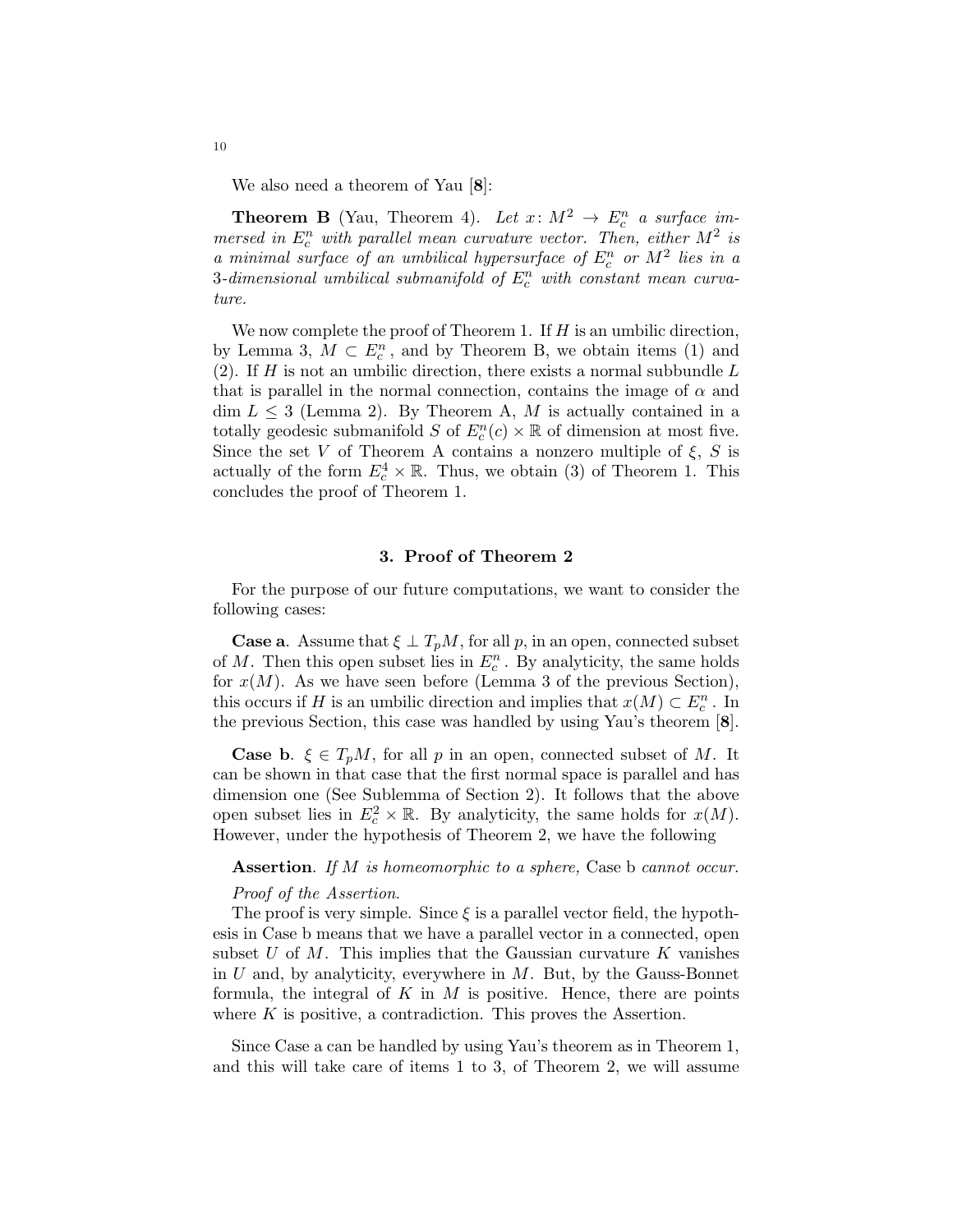that we are not in Case a and will concentrate ourselves in the proof of item 4. Notice that in our situation, H is not an umbilic direction.

Choose an orthonormal frame  $\{e_1, e_2, \ldots, e_{n+1}\}$  such that  $e_1, e_2$  are tangent vectors, and  $e_1$  and  $e_3$  are the unit vectors in the directions of the projections of  $\xi$  in the tangent and normal spaces, respectively; this means that  $\langle \xi, e_A \rangle = 0$ , if A is distinct from 1 and 3.

Since  $M^2$  is homeomorphic to a sphere, the holomorphic function  $Q^{(2,0)}(Z, Z)$  vanishes. Then we obtain that

$$
Q(e_1, e_1) = Q(e_2, e_2), \quad Q(e_1, e_2) = 0.
$$

Therefore,  $2\langle \alpha(e_1, e_2), H \rangle = c\langle \xi, e_1 \rangle \langle \xi, e_2 \rangle$ .

Since  $\langle \xi, e_2 \rangle = 0$ , the basis  $\{e_1, e_2\}$  diagonalizes  $A_H$ , hence, by Lemma 1, diagonalizes  $\alpha$ . From now on, we define  $\alpha_{ij} = \alpha(e_i, e_j)$ ,  $i, j = 1, 2$ .

Observe now that with the choice we made of  $e_1$  and  $e_3$ , we can write

$$
\xi = \cos \theta \, e_1 + \sin \theta \, e_3 \, .
$$

Proposition 1. *In the computations that follow, we need the following identities:*

- i)  $\nabla_{e_1} e_1 = 0 = \nabla_{e_1} e_2,$
- ii)  $d\theta(e_2) = 0$ ,
- iii)  $\nabla_{e_2}^{\perp} e_3 = 0.$

*Proof.* Since  $\xi$  is parallel, we obtain

$$
0 = \nabla_{e_1} \xi = -\sin\theta \, d\theta(e_1)e_1 + \cos\theta \, \nabla_{e_1} e_1 + \cos\theta \, \alpha_{11} + \cos\theta \, d\theta(e_1)e_3 + \sin\theta \, \nabla_{e_1}^{\perp} e_3 - \sin\theta \, A_3(e_1).
$$

The tangent and normal components of  $\nabla_{e_1} \xi$  also vanish. For the tangent component, we have

$$
-\sin\theta \, d\theta(e_1)e_1 + \cos\theta \, \nabla_{e_1}e_1 - \sin\theta \, A_{e_3}(e_1) = 0.
$$

Since  $\{e_1, e_2\}$  diagonalizes  $\alpha$ ,  $A_{e_3}e_1 = \beta e_1$ ; also  $\nabla_{e_1}e_1 = be_2$ . Since  $e_1$ and  $e_2$  are linearly independent, the vanishing of the above expression implies that both the coefficients of  $e_1$  and  $e_2$  vanish. Thus  $\nabla_{e_1} e_1 =$  $be_2 = 0$ . Since  $\langle e_1, e_2 \rangle = 0$ ,  $\langle \nabla_{e_1} e_2, e_1 \rangle = 0$ , hence  $\nabla_{e_1} e_2 = 0$ .

So we have obtained (i).

By same token,

$$
0 = \nabla_{e_2} \xi = -\sin\theta \, d\theta(e_2)e_1 + \cos\theta \, \nabla_{e_2} e_1 + \cos\alpha \, \alpha_{12} + \cos\theta \, d\theta(e_2)e_3 + \sin\theta \, \nabla_{e_2}^{\perp} e_3 - \sin\theta \, A_3(e_2)
$$

whose tangent and normal components are, respectively,

$$
\sin \theta \, d\theta(e_2)e_1 + \cos \theta \, \nabla_{e_2} e_1 - \sin \theta \, A_3(e_2) = 0,
$$
  

$$
\cos \theta \, d\theta(e_2)e_3 + \sin \theta \, \nabla_{e_2}^{\perp} e_3 = 0,
$$

since  $\alpha_{12} = 0$ . Because  $\nabla_{e_2} e_1 = ae_2$  and  $e_2$  is an eigenvector of  $A_{e_3}$ , we conclude from the first equality that  $d\theta(e_2) = 0$ , hence, from the second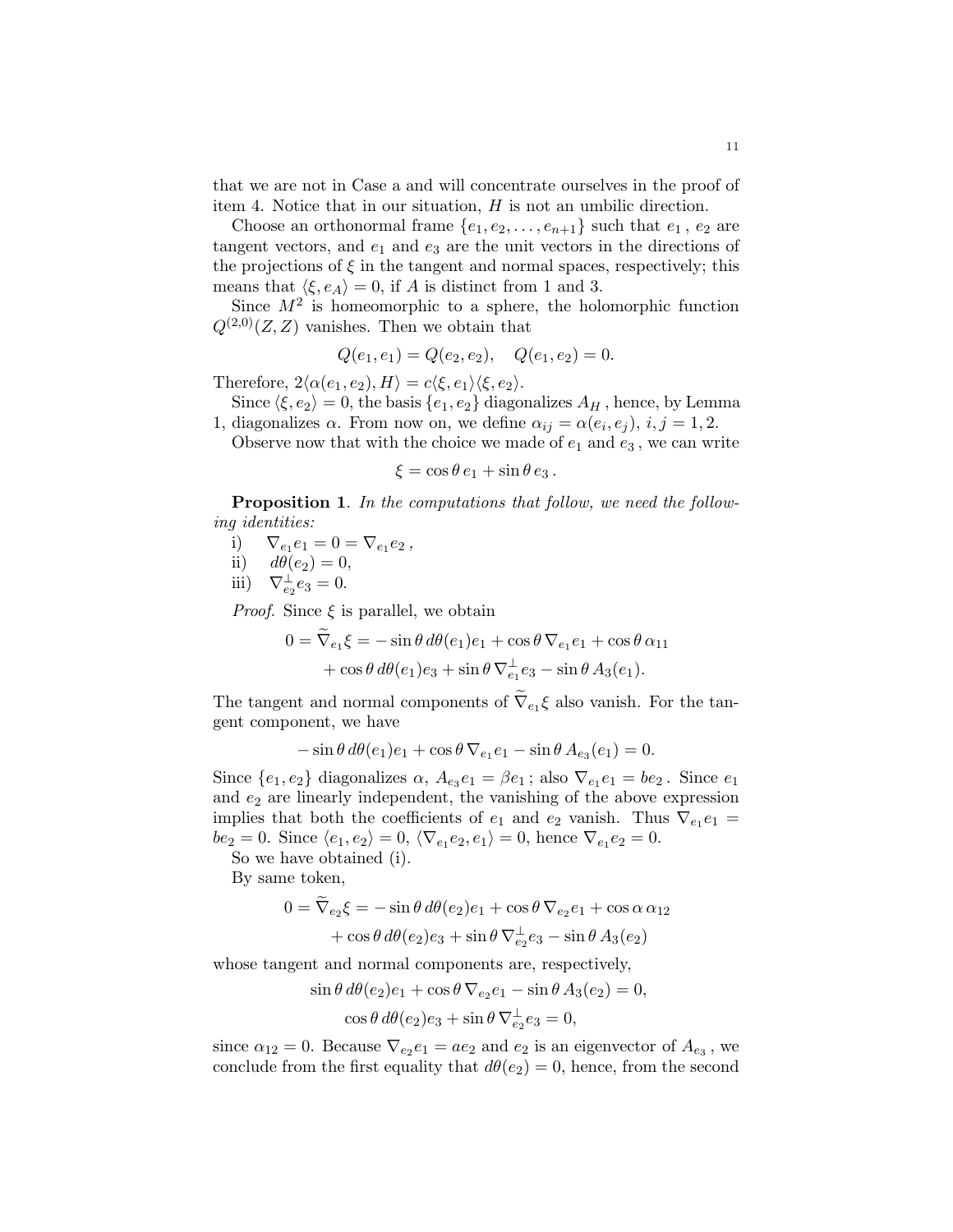equality,  $\nabla_{e_2}^{\perp} e_3 = 0$ . This proves (ii) and (iii), and concludes the proof of Proposition 1.  $q.e.d.$ 

**Proposition 2.** *The normal vector*  $\alpha_{22} = \alpha(e_2, e_2)$  *is parallel in the normal connection along the integral curves of e<sub>2</sub>.* 

*Proof.* We want to show that  $\nabla_{e_2}^{\perp} \alpha_{22} = 0$ . We first notice that

$$
\nabla_{e_2}^{\perp} \alpha_{22} = -\nabla_{e_2}^{\perp} \alpha_{11} = -(\nabla_{e_2}^{\perp} \alpha)(e_1, e_1) + 2\alpha(\nabla_{e_2} e_1, e_1)
$$
  
= -(\nabla\_{e\_1}^{\perp} \alpha)(e\_2, e\_1) + (\widetilde{R}(e\_2, e\_1)e\_1)^{\perp}  
= -(\nabla\_{e\_1}^{\perp} \alpha)(e\_2, e\_1),

where we have used that H is parallel,  $\nabla_{e_2} e_1 = ae_2$ ,  $\alpha(e_1, e_2) = 0$ , the Codazzi equation, and, by Eq. (1), that  $(\widetilde{R}(e_2, e_1)e_1)^{\perp} = 0$ . But

$$
(\nabla_{e_1}^{\perp}\alpha)(e_2, e_1) = \nabla_{e_1}^{\perp}\alpha(e_2, e_1) - \alpha(\nabla_{e_1}e_2, e_1) - \alpha(e_2, \nabla_{e_1}e_1) = 0,
$$

since  $\nabla_{e_1} e_1 = \nabla_{e_1} e_2 = 0$  (see Proposition 1). This proves Proposition 2. q.e.d.

**Proposition 3.**  $\nabla_{e_2}e_2 = be_1$  and b is constant along the integral *curves of*  $e_2$ .

*Proof.* Since  $\xi = \cos \theta e_1 + \sin \theta e_3$ , we have that  $\langle \xi, e_2 \rangle = 0$ . By differentiation, we obtain

$$
0 = e_2 \langle \xi, e_2 \rangle = \langle \widetilde{\nabla}_{e_2} \xi, e_2 \rangle + \langle \xi, \widetilde{\nabla}_{e_2} e_2 \rangle.
$$

Since  $\langle \nabla_{e_2} \xi, e_2 \rangle = 0$  we have

$$
0 = \langle \widetilde{\nabla}_{e_2} e_2, \xi \rangle = \langle \nabla_{e_2} e_2, \xi \rangle + \langle \alpha(e_2, e_2), \xi \rangle
$$
  
= \langle \nabla\_{e\_2} e\_2, \cos \theta e\_1 + \sin \theta e\_3 \rangle + \langle \alpha\_{22}, \cos \theta e\_1 + \sin \theta e\_3 \rangle  
= \cos \theta \langle \nabla\_{e\_2} e\_2, e\_1 \rangle + \sin \theta \langle \alpha\_{22}, e\_3 \rangle.

It follows that

$$
\langle \nabla_{e_2} e_2, e_1 \rangle = b = -\operatorname{tg} \theta \langle \alpha_{22}, e_3 \rangle.
$$

We now differentiate b and obtain

$$
e_2(b) = \sec^2 \theta \, d\theta(e_2) \langle \alpha_{22}, e_3 \rangle - \operatorname{tg} \theta \{ \langle \nabla_{e_2}^{\perp} \alpha_{22}, e_3 \rangle + \langle \alpha_{22}, \nabla_{e_2}^{\perp} e_3 \rangle = 0,
$$

since  $d\theta(e_2) = 0$  by (ii) of Proposition 1,  $\nabla_{e_2}^{\perp} \alpha_{22} = 0$  by Proposition 2, and  $\nabla_{e_2}^{\perp} e_3 = 0$  by (iii) of Proposition 1. This proves Proposition 3. q.e.d.

Now consider  $E_c^4 \times \mathbb{R}$  (which is our ambient space when H is not an umbilical direction; see the end of the proof of Theorem 1)  $\subset \mathbb{R}^5 \times$ R (where  $\mathbb{R}^5$  may possibly have a Lorentz metric) and let  $\overline{\nabla}$  be the connection of  $\mathbb{R}^5 \times \mathbb{R}$ .

**Proposition 4.** The subspace Span  $\{e_2, \nabla_{e_2}e_2\}$  is parallel along the *integral curves of*  $e_2$ .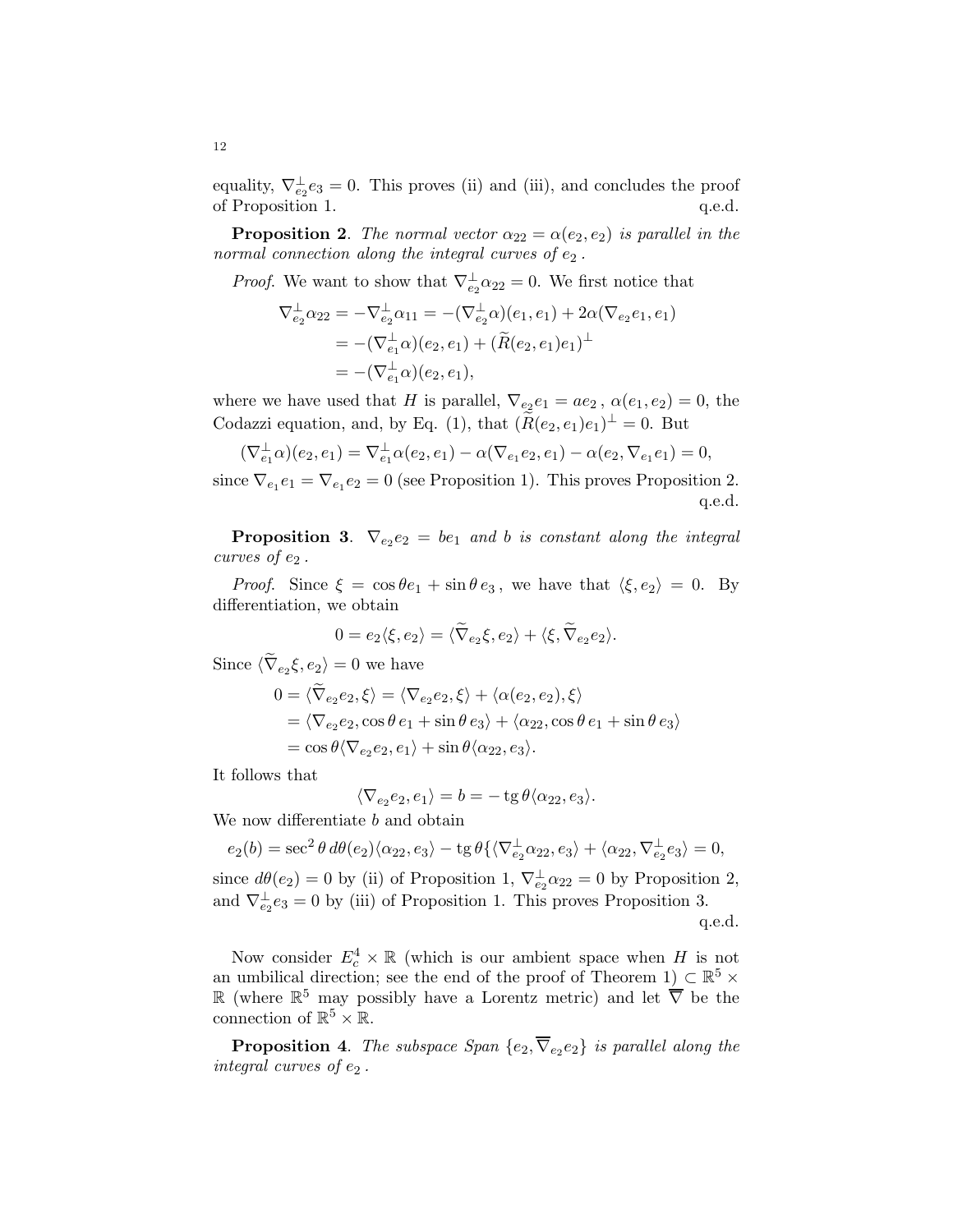*Proof*. Notice that in this new ambient space

$$
\overline{\nabla}_{e_2}e_2 = be_1 + \alpha_{22} + e\eta,
$$

where  $\eta$  is the unit vector normal to the umbilic submanifold to  $E_c^4$ in  $\mathbb{R}^5$  which is determined by the orientation of  $E_c^4$ . Notice that e is constant.

Now we differentiate  $\nabla_{e_2} \nabla_{e_2} e_2$  and observe that:

$$
\overline{\nabla}_{e_2}(be_1) = b\nabla_{e_2}e_1 + b\alpha_{12},
$$
  
\n
$$
\overline{\nabla}_{e_2}(\alpha_{22}) = \nabla_{e_2}\alpha_{22} + \nabla_{e_2}^{\perp}\alpha_{22} = \nabla_{e_2}^{\perp}\alpha_{22} - A_{\alpha_{22}}e_2,
$$

and, by using Proposition 2, we obtain  $\nabla_{e_2}^{\perp} \alpha_{22} = 0$ . Finally, since  $\nabla_{e_2}\eta = -ee_2$ , we have

$$
\overline{\nabla}_{e_1}\overline{\nabla}_{e_2}e_2 = b\,\nabla_{e_2}e_1 + b\,\alpha_{12} - A_{\alpha_{22}}e_2 - e^2e_2
$$

which is a multiple of  $e_2$ , since  $\alpha_{12} = 0$ ,  $\nabla_{e_2} e_1 = -b e_2$ , and for all v normal  $A_{v}e_2$  is a multiple of  $e_2$ . This proves Proposition 4. q.e.d.

Proposition 5. The integral curves of  $e_2$  are plane circles.

*Proof.* First, notice that  $|\nabla_{e_2} e_2|$  is constant. For,  $b e_1$ ,  $\alpha_{22}$ , and  $e \eta$ are orthogonal vectors which have constant norms (recall that  $\alpha_{22}$  is parallel along the integral curves of  $e_2$ ). Since  $\nabla_{e_2} \nabla_{e_2} e_2$  is a multiple of  $e_2$ , we conclude the proof of Proposition 5.  $q.e.d.$ 

**Proposition 6.** The integral curves of  $e_2$  lie in parallel planes.

*Proof.* We first observe that the integral curves of  $e_2$  are the level curves of the height function  $h(p) = \langle x(p), \xi \rangle$ ,  $p \in M$ . To see that let  $w_1$  and  $w_2$  be first order differential forms defined in M by  $w_i(e_i) = \delta_{ij}$ ,  $i, j = 1, 2$ . Then

$$
dh = \langle dx, \xi \rangle = \langle w_1 e_1 + w_2 e_2, \xi \rangle,
$$

hence

$$
dh(e_2) = \langle w_1(e_2)e_1 + w_2(e_2)e_2, \xi \rangle.
$$

Since  $\xi = e_1 \cos \theta + e_3 \sin \theta$ , we conclude that

$$
dh(e_2) = \langle e_2, \xi \rangle = 0,
$$

which implies that the height function is constant along the integral curves of  $e_2$ .

Given a point in a given integral curve of  $e_2$ , any other such integral curve, close enough to the given one, can be connected to this point by a unique gradient line; this allows us to talk about corresponding points at distinct integral curves of  $e_2$  that are close enough.

Notice that the gradient lines parametrized by arclength are integral curves of the vector field  $e_1$ . Since,

$$
\nabla_{e_1} e_2 = \nabla_{e_1} e_2 + \alpha_{12} = 0,
$$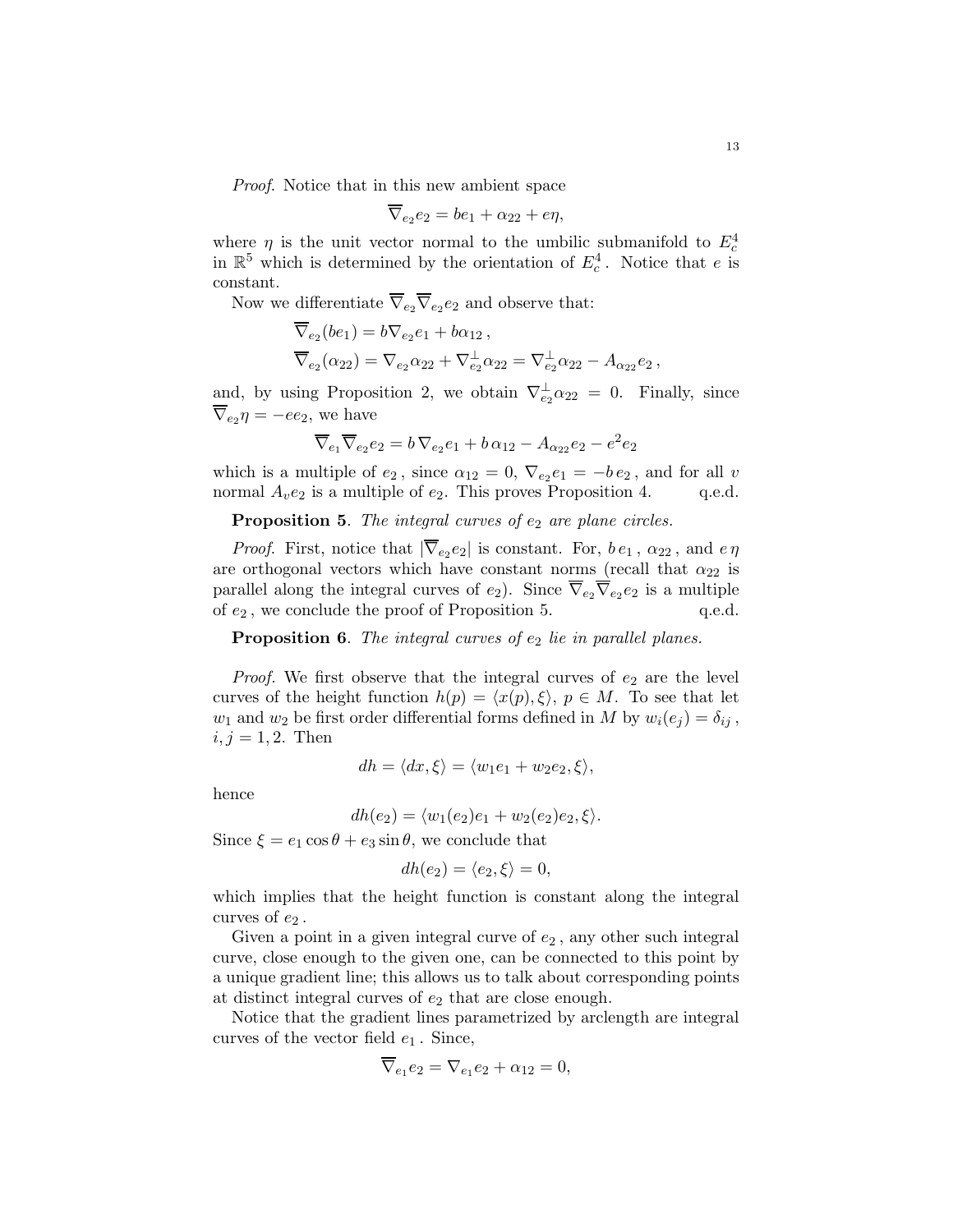we see that the tangent lines at corresponding points of distinct integral curves of  $e_2$ , that are close enough, are parallel. Thus such curves are in parallel planes.

Since the critical points of the height function are the zeroes of the analytic differential  $dh_p: X_p \to \langle X_p.\xi \rangle$ , where  $X_p$  is a tangent vector at  $p$ , they form a closed set  $F$  in  $M$  with no interior points; notice that we have discarded Case a, so we cannot have  $\langle X_p, \xi \rangle \equiv 0$ . The complementary set  $\mathcal{C}F$  is an open and dense set that may have a number of connected components. Clearly, for a given connected component of  $CF$ , the planes containing the trajectories of  $e_2$  are all parallel to a fixed plane.

Now, given a point that belongs to the boundary of two connected components  $(CF)^1$  and  $(CF)^2$ , consider the two planes  $P_1$  and  $P_2$  that are limit of the planes containing points of the sequences  $\{p_i^1\} \in \mathcal{C}F$ <sup>1</sup> and  $\{p_1^2\} \in \mathcal{C}F$ <sup>2</sup>, respectively, that converge to p. We claim that  $P_1 =$  $P_2$ . Otherwise, their intersections would be a straight line that, by completeness extend to the whole M. This implies that  $K \equiv 0$ , a contradiction.

It follows that all planes containing the integral curves of  $e_2$  are parallel to a fixed plane, and this proves Proposition 6.  $q.e.d.$ 

**Remark 6.** In the present situation, where  $M$  is homeomorphic to a sphere, a simpler argument would prove Proposition 6. This Proposition, however, will be used in the proof of Theorem 3, and there we will need the full force of the above argument.

Now, decompose  $\mathbb{R}^5 \times \mathbb{R}$  by two orthogonal subspaces  $P \oplus P^{\perp}$ , where P is a plane which contains one integral curve of  $e_2$ , and  $P^{\perp}$  is its orthogonal complement. The integral curve of  $e_2$  in  $P$  can be parametrized by

(5) 
$$
\hat{g} + r \cos \theta f_1 + r \sin \theta f_2,
$$

where  $\{f_1, f_2\}$  is an orthonormal basis of P, r is a function on M such that  $e_2(r) = 0$ , and  $\hat{g} \in P$  is the position vector of the center of the circle in (5).

As we move along a gradient line, the level curves of the height function h (circles in planes parallel to P) are given by  $\beta(s) = \hat{g}(s) +$  $r(s) \cos \theta f_1 + r(s) \sin \theta f_2$ . Project the curve  $\beta(s)$  into P and keep, for simplicity, the same notation as in the above equality.

We claim that, as we move along a gradient line, the point  $\hat{g}(s)$  remains fixed, i.e.,  $\hat{g}'(s) = 0$ .

To see that, let  $\hat{e}_1$  be the projection of  $e_1$  into P. Then

$$
\hat{e}_1 = \frac{\partial}{\partial s} \beta(s) = \hat{g}'(s) + r'(s) \cos \theta f_1 + r'(s) \sin \theta f_2.
$$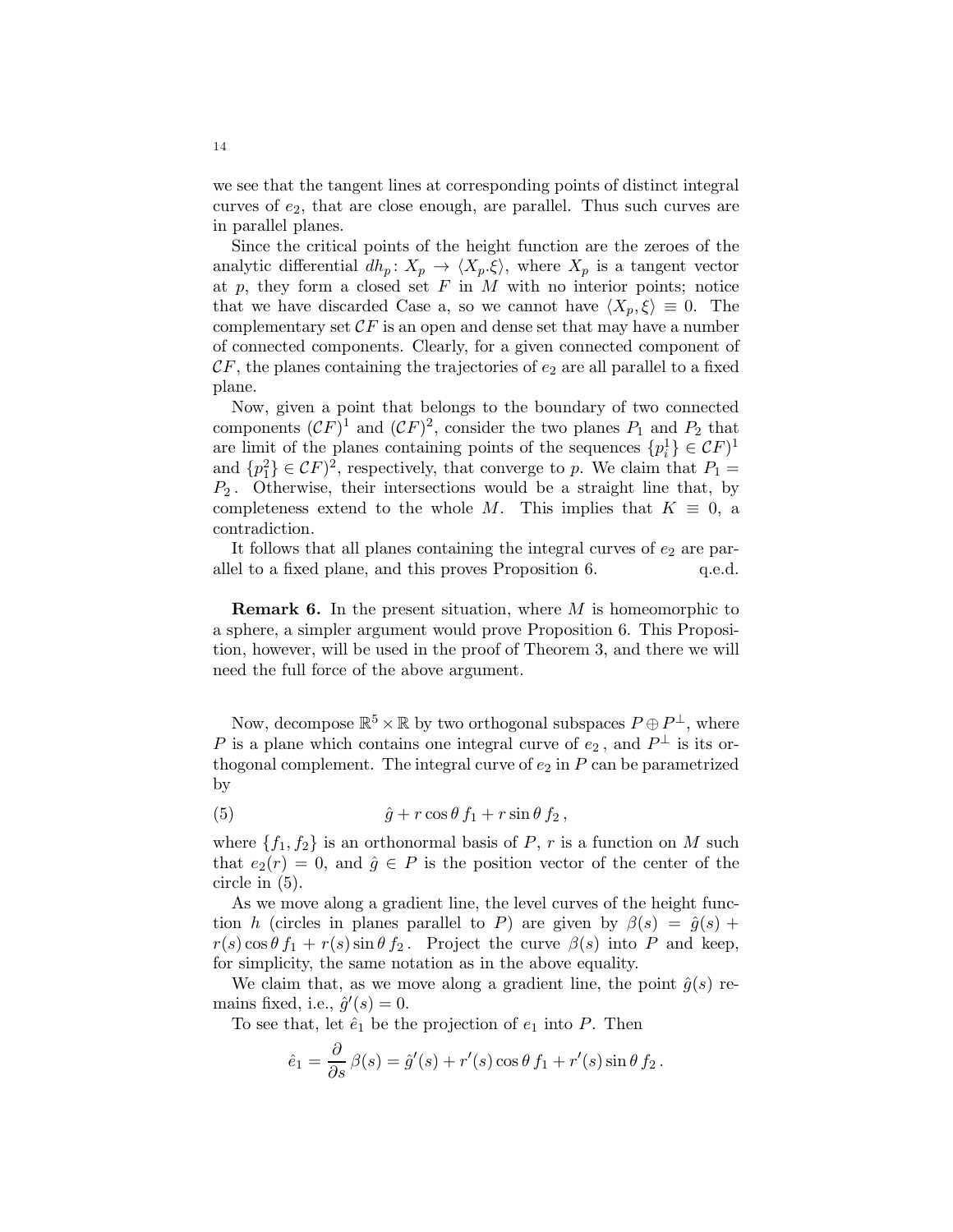Since  $e_2 \in P$ ,  $\langle \hat{e}_1, e_2 \rangle = 0$ . By observing that  $e_2 = -\sin \theta f_1 + \cos \theta f_2$ , we obtain that

$$
0 = \langle \hat{e}_1, e_2 \rangle = \langle \hat{g}'(s), e_2 \rangle,
$$

and, since  $e_2$  spans P, we conclude that  $\hat{g}'(s) \equiv 0$ , as we claimed.

We have shown that if we are not in Case (a) above, item (4) of Theorem 2 holds. By using the analyticity of the immersion in the way as we did before (cf. Remark 4), we will show that item (4) of Theorem 2 holds in M.

As we have seen before, if  $H$  is an umbilical direction everywhere,  $x(M) \subset E_c^n$ . In this case, we can use Yau's theorem mentioned in Section 2 and conclude the other items of Theorem 2.

### 4. Proof of Theorem 3

Consider the complex structure on M given by  $z = u + iv$ , where  $(u, v)$  are isothermal parameters in which the metric on M is given by  $ds^2 = \lambda^2 (du^2 + dv^2)$ . Notice that  $Q^{(2,0)} = \psi dz^2$ , where  $\psi$  a complex function that, from our hypothesis, is holomorphic. Furthermore, since  $|Z| = \lambda$ ,

$$
|Q^{(2,0)}| = \left| Q^{(2,0)}\left(\frac{Z}{\lambda}, \frac{Z}{\lambda}\right) \right| = \frac{1}{\lambda^2} \left| Q^{(2,0)}(Z,Z) \right| = \frac{1}{\lambda^2} |\psi|.
$$

Now, if  $Q^{(2,0)}$  is not identically zero, its zeroes are isolated. We claim that away from the zeroes of  $Q^{(2,0)}$ 

$$
\Delta \log |Q^{(2,0)}| = 4K.
$$

Indeed, since  $Q^{(2,0)}$  is holomorphic,  $\log(|Q^{(2,0)}|\lambda^2)$  is harmonic. Thus,

$$
\Delta \log |Q^{(2,0)}| = -2\Delta \log \lambda = 4K,
$$

where in the last equality, we used the expression of the Gaussian curvature in isothermal coordinates. This proves our claim.

Since  $K \geq 0$ , M is parabolic by Huber's theorem ([7]); this means that all subharmonic functions bounded from above are constants. We will show that  $|Q^{(2,0)}|$  is bounded. Thus  $|Q^{(2,0)}|$  = constant, hence  $K \equiv 0$  in M.

First, notice that, since

$$
Q(X,Y) = 2\langle \alpha(X,Y), H \rangle - c\langle X, \xi \rangle \langle Y, \xi \rangle,
$$

by letting  $\beta(X, Y) = \langle X, \xi \rangle \langle Y, \xi \rangle$ , we obtain

$$
|Q^{(2,0)}|^2 \le |2\langle \alpha^{(2,0)}, H \rangle|^2 + c^2 |\beta^{(2,0)}|^2.
$$

But  $|\beta^{(2,0)}| \leq 1$ , and a simple computation shows

(6) 
$$
\langle \alpha^{(2,0)}, H \rangle^2 = (\text{trace of } A_H)^2 - \det(A_H).
$$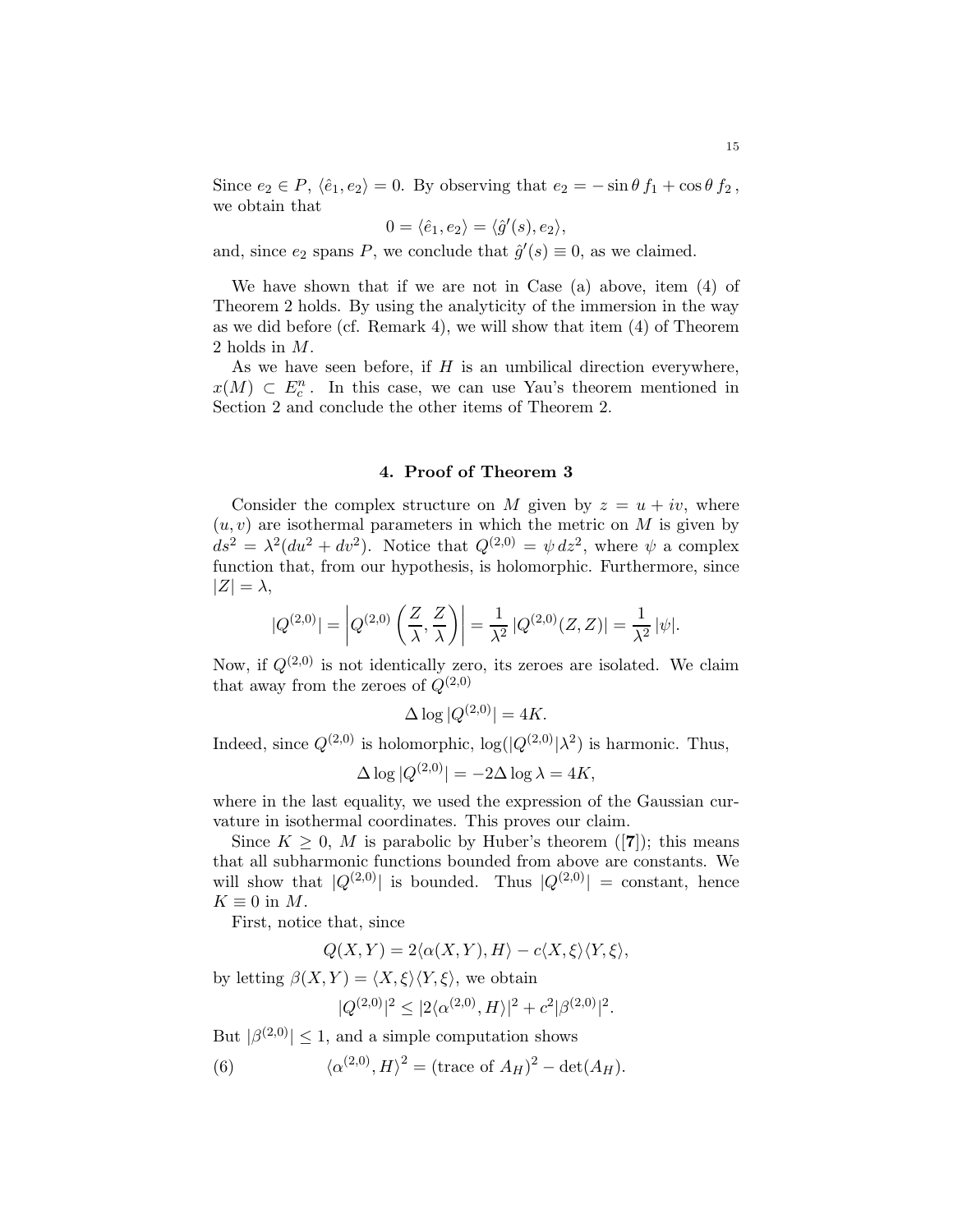Now choose a frame  $(e_1, e_2, f_1, f_2, f_3)$  where  $e_1, e_2$  are orthonormal tangent vectors, and  $f_1$ ,  $f_2$ ,  $f_3$  are orthonormal normal vectors, such that  $f_1 = H/|H|$ . Notice that, since the mean curvature vector H has no component along  $f_2$  and  $f_3$ , we have that (trace  $A_{f_i}$ ) = 0, for  $i \neq 1$ . Also, since H is parallel, (trace  $A_H$ )<sup>2</sup> is constant. Thus, it suffices to show that  $(\det A_H) \geq 0$  to conclude from (6) that  $\langle \alpha^{(2,0)}, H \rangle^2$  is bounded.

For that, observe that, by hypothesis,  $\langle \tilde{R}(e_1, e_2), e_1, e_2 \rangle \leq 0$ . Since,

(7) 
$$
K = \langle \widetilde{R}(e_1, e_2)e_1, e_2 \rangle + \sum_{i=1}^{3} \det A_{f_i},
$$

and  $K \geq 0$ , we have that  $\sum_{n=1}^{3}$  $\sum_{i=1}$  det  $A_{f_i} \geq 0$ . Since, for  $i \neq 1$ ,  $A_{f_i}$  is symmetric and has trace zero, then  $\det(A_{f_i}) \leq 0$ , if  $i \neq 1$ . Thus, by using (7), we conclude finally that  $(\det A_H) \geq 0$ , hence  $\langle \alpha^{(2,0)}, H \rangle$  is bounded and the same holds for  $|Q^{(2,0)}|$ .

Thus, we have shown that if  $Q^{(2,0)}$  is not identically zero, then  $K \equiv 0$ , which proves (1) of Theorem 3.

If  $Q^{(2,0)} \equiv 0$ , we first observe that Case (a) and (b) can occur. By using analyticity in the same way we did before in this paper we can easily check that Case (a) leads to items (2) and (3) whereas Case (b) leads to the fact that  $x(M) \subset E_c^2 \times \mathbb{R}$ ; this is already contained in item (4). With these cases out of the way, we can choose an appropriate frame and proceed as in Theorem 2 except that the level curves of the height function are not necessarily circles. This proves completely item 4 and concludes the proof of Theorem 3.

### References

- [1] U. Abresch & H. Rosenberg, A Hopf differential for constant means curvature surfaces in  $S^2 \times \mathbb{R}$  and  $H^2 \times \mathbb{R}$ , Acta Math. 193 (2004) 141-174, MR 2134864, Zbl 1078.53053.
- [2] U. Abresch & H. Rosenberg, Generalized Hopf differentials, Matemtica Contempornea 28 (2005), Sociedade Brasileira de Matemtica, 1–28, MR 2195187, Zbl 1118.53036.
- [3] H. Alencar, M. do Carmo & R. Tribuzy, A theorem of Hopf and the Cauchy-Riemann inequality, Communications in Analysis and Geometry 15 (2007) 283– 298, MR 2344324, Zbl 1134.53031.
- [4] S.S. Chern, On surfaces of constant mean curvature in a three-dimensional space of constant curvature, Geometric Dynamics, Springer Lecture Notes, 1007, 1983, 104–108, MR 0730266, Zbl 0521.53006.